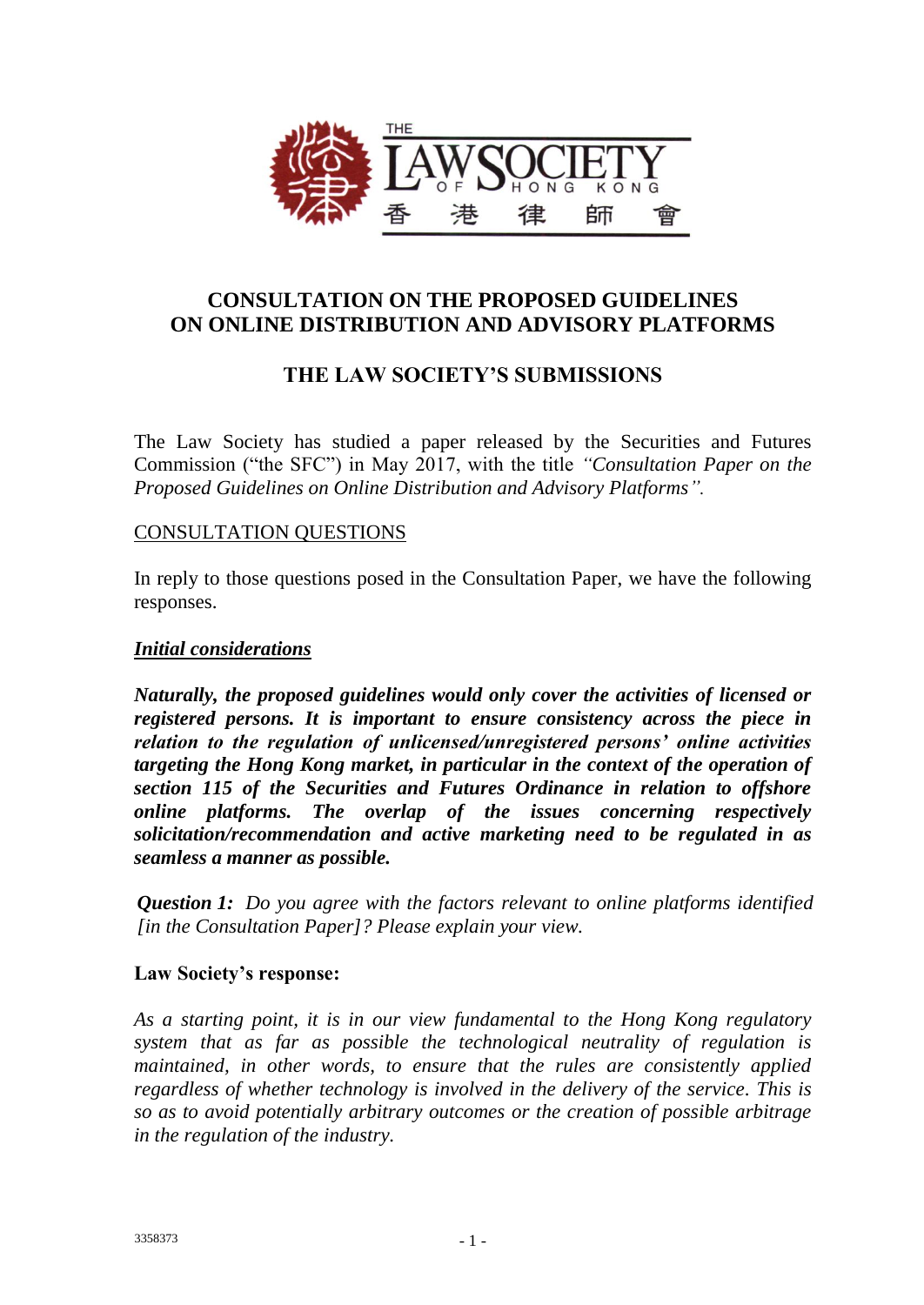We agree that the principal area of differentiation between online and offline sales processes at their core, concerns, not surprisingly, the absence of interactive faceto-face communication with clients in the online environment. That results in a more [inflexible]/[restrictive sales] process for a client where there is virtually complete reliance upon the materials appearing on the platform to provide relevant information to consider in the context of a potential purchase of an investment product. In an offline – face-to-face – environment, there is the potential for additional clarification and information to be sought by a client from the representative.

We regard, overall, that the additional practical regulatory requirements and considerations proposed under the guidelines reasonably address the online issues without derogating from the technologically neutral approach referred to above.

The potential access to a very wide range of investment products is also an appropriate factor to bear in mind, and accordingly we agree that in an online environment it is not practicable to ensure that every investment product listed on a platform is appropriate or suitable for all clients who may be able to access the platform. The critical issue arising from that is that it becomes more important to ensure that (where required) the suitability of an investment product is appropriate or suitable not at the *time of access*, but at the *point of sale/point of delivery of advice*. That is consistent with the current regime, but appropriately nuanced for the online environment.

*Question 2: Are there any factors that the SFC has not identified? Are these covered by existing conduct requirements? If not, do you have any suggestions about how they can be addressed through specific requirements? Please explain your view.*

## **Law Society's response:**

We have not identified at this stage any additional online-specific factors. To the extent that any prove to be relevant, we consider that the framework of core code of conduct provisions (including the General Principles) and related guidelines in this area should provide a sound basis for investor protection pending any later enhancements that may be required.

*Question 3: Do you have any comments on the Core Principles in the Proposed Guidelines as outlined [in the Consultation Paper]? Are there any other areas which you think the Proposed Guidelines should cover? Please explain your view.*

## **Law Society's response:**

CP 1 – no comment.

CP 2 - A Platform Operator should make clear and adequate disclosure of relevant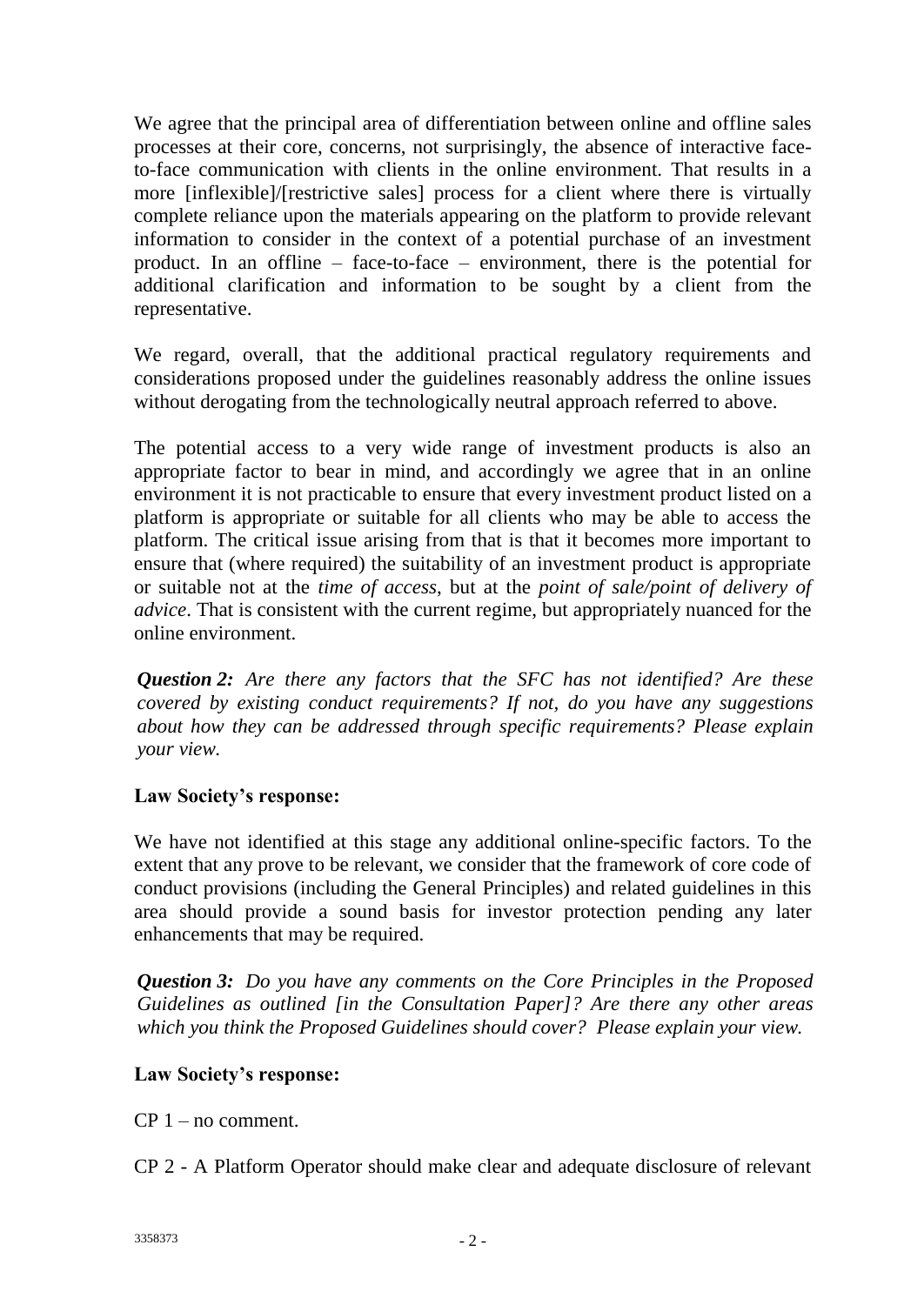material information on its Online Platform as soon as reasonably appropriate. The suggested amendment is designed to provide a degree of flexibility as regards when the information should be provided (which should in any event be sufficiently in advance of the point of sale/delivery of advice to allow the client to take it fully into account) but without any need for immediate provision of e.g. offering materials, so as to cater for different arrangements on a platform for access to the product.

CP 3 - A Platform Operator should ensure the reliability and security (including data protection and cybersecurity) of its Online Platform.

In terms of system reliability, we consider that in the light of recent market events it would be helpful to include guidance that there is an expectation on licensed/registered persons that they will keep their anti-virus software up to date and otherwise take advantage of patches published by manufacturers and other official providers to ensure proper current levels of protection.

CP 4 – no comment.

CP 5 – no comment.

CP 6 – no comment.

Where we have no comment, we consider the CP appropriately targets online activities while remaining appropriately consistent with other existing regulatory requirements under the regime.

*Question 4: Are there any other areas relating to "robo-advice" [as referred to in the Consultation Paper] which you think the Proposed Guidelines should cover? Please explain your view.*

### **Law Society's response:**

No. We view the proposed CPs 1 and 3 (as well as 4) as being the principal areas of focus in relation to robo-advice.

*Question 5: What are your views on the shortcomings of robo-advice? How can the Proposed Guidelines be further enhanced to address these issues?*

### **Law Society's response:**

In our view, the principal shortcoming of robo-advice stems from, for now, the lack of sophistication, granularity and flexibility of robo-advice, in short leading to a real or potential gap between what is offered by intermediaries to their clients and what can actually be delivered under the current levels of technology.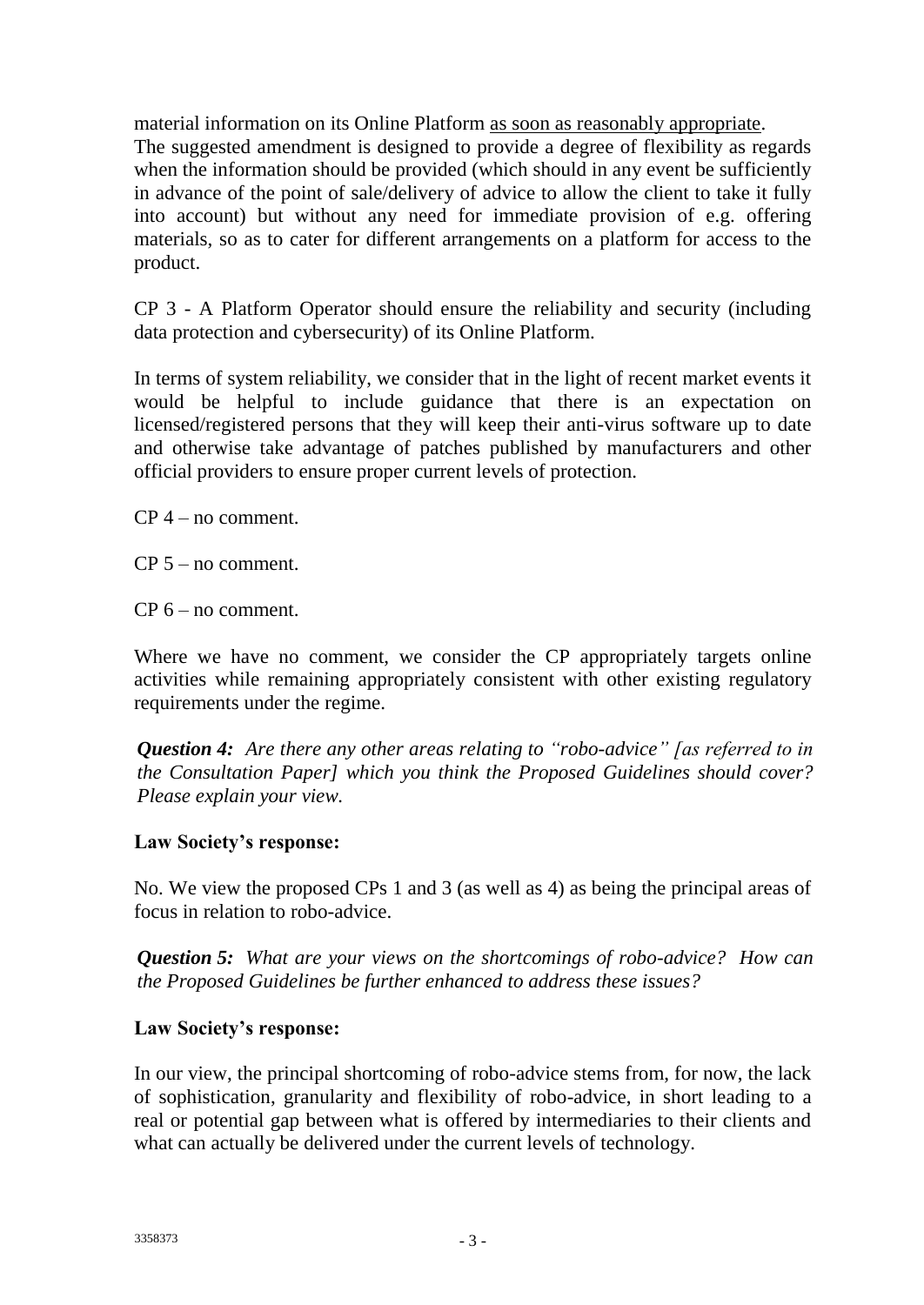A similar and potentially dangerous gap is between the expectations of clients for what can be delivered and the capability of intermediaries to deliver against those expectations. That should be addressed by investor education, as discussed in the consultation paper, and the need for intermediaries to ensure that their materials in particular sufficiently clearly explain the limits of their services – we note paragraph 4.3 of the Proposed Guidelines.

The above is a function of still relatively early technology in this area. That should be capable of being addressed more effectively over time, hence it being appropriate at this early stage to tackle some of the regulatory issues arising from this phase of development and tackling the wider issues of principle that will become increasingly important.

*Question 6: Do you have any comments on the guidance on the Suitability Requirement [as referred to in the Consultation Paper] to be provided in the Proposed Guidelines?*

# **Law Society's response:**

Paragraph 5.8(c) of the Proposed Guidelines is a helpful illustration of the need for an intermediary's systems to be viewed holistically to ensure that all relevant information collected from a client as part of an online transaction, as well as all relevant information held by the intermediary elsewhere in relation to that client, is appropriately assessed, and records are where appropriate updated.

In our view it would be helpful for that to be made more explicit to intermediaries to avoid any doubt on that issue.

*Question 7: Do you have any comments on how the design and overall impression created by an online platform's content could trigger the Suitability Requirement?*

## **Law Society's response:**

We welcome the confirmation that *the posting of factual, fair and balanced product-specific materials would not in itself amount to a solicitation or recommendation and will thus not trigger the Suitability Requirement in principle.*

We note that the design and overall impression of any material, whether online or offline, inevitably affects the case by case determination of whether the Suitability Requirement is triggered, and this is illustrated in Example (4) of "Examples of when the Suitability Requirement is triggered" set out in Paragraph 91 of the Consultation Paper.

Overall, we do not disagree with the SFC's approach in that regard to online activities.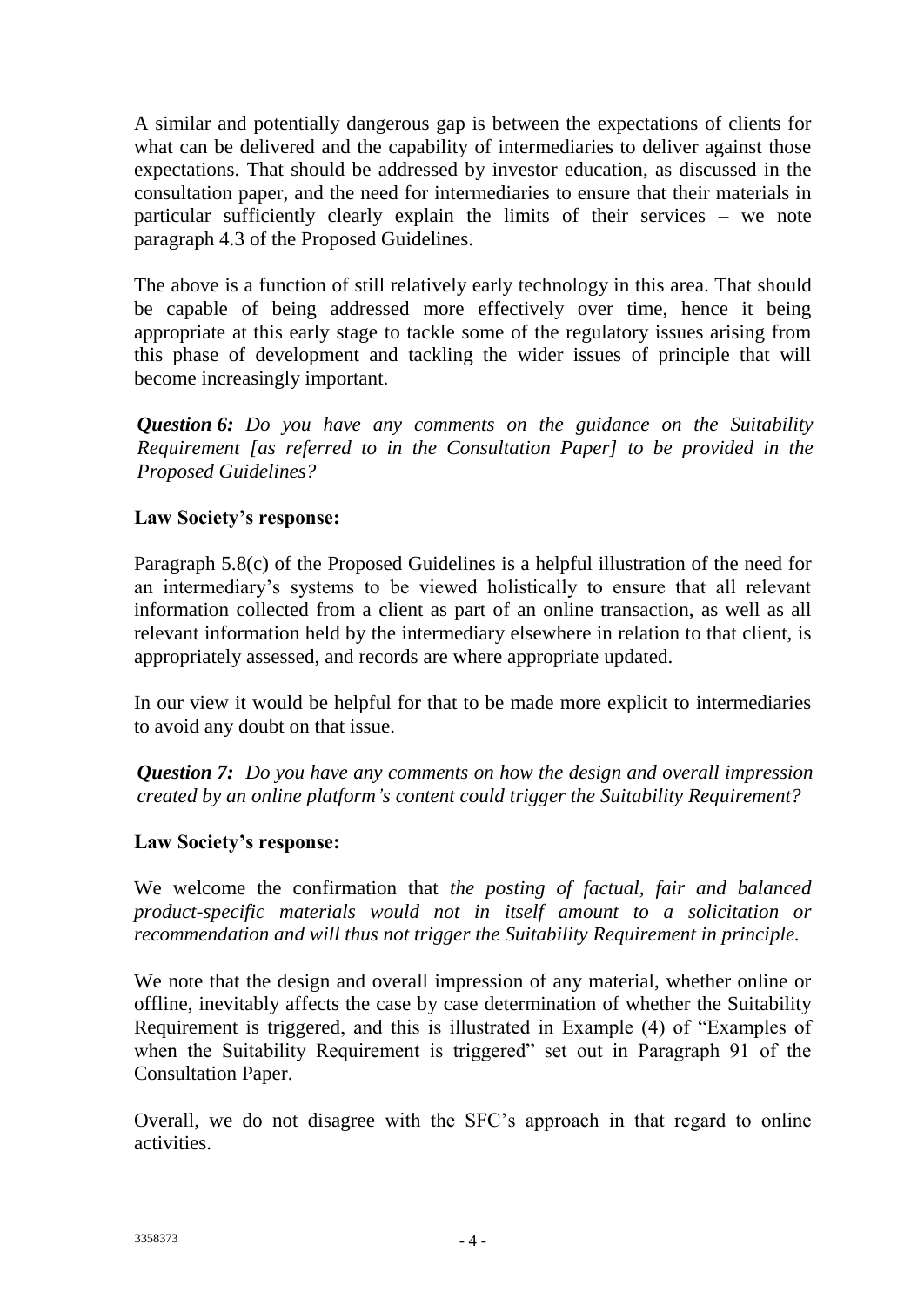*Question 8: Do you have any comments on the [examples set out in the Consultation Paper] of when the posting of materials on online platforms would or would not amount to a solicitation or recommendation?*

## **Law Society's response:**

No. See above. We consider the examples provided to be useful illustrations to market participants on when the Suitability Requirement is (or is not) triggered. Whilst useful, we assume they are not exclusive, but a selection of possible illustrations.

*Question 9: Are there any examples not mentioned [in the Consultation Paper] that may suggest that the content or presentation of materials would amount to a solicitation or recommendation? Please explain your view.*

# **Law Society's response:**

We consider the examples to be useful illustrations of the principle, and they will no doubt be refined and as necessary updated in due course.

In Item (6) of "Examples of when the Suitability Requirement is NOT triggered", it would be appropriate to include asset classes (from an educational perspective) and geographical areas as additional examples of non-product specific information that would not trigger the Suitability Requirement.

*Question 10:Do you have any view on how risk analysis assessments and client profiling should be conducted and the quantitative and qualitative factors that any risk methodology should take into account?*

## **Law Society's response:**

Firstly, we agree that a merely mechanical approach to risk analysis and client profiling would not normally suffice to discharge the regulatory requirements.

We agree that relevant factors in relation to risk profiling should include credit risk, liquidity risk, counterparty risk and use of leverage. Age, concentration risk and, where relevant, foreign investment/exchange risk should also be factored in for individual clients to reflect their personal circumstances.

We consider it appropriate, and important, not to be made overly prescriptive for intermediaries in relation to these issues as regards design and scoring mechanisms, but rather keep to a principles-based approach so as to accommodate multiple methodologies.

*Note: We would suggest further consideration of the role of a portfolio-based approach as being desirable in relation to risk-profiling for clients and investment*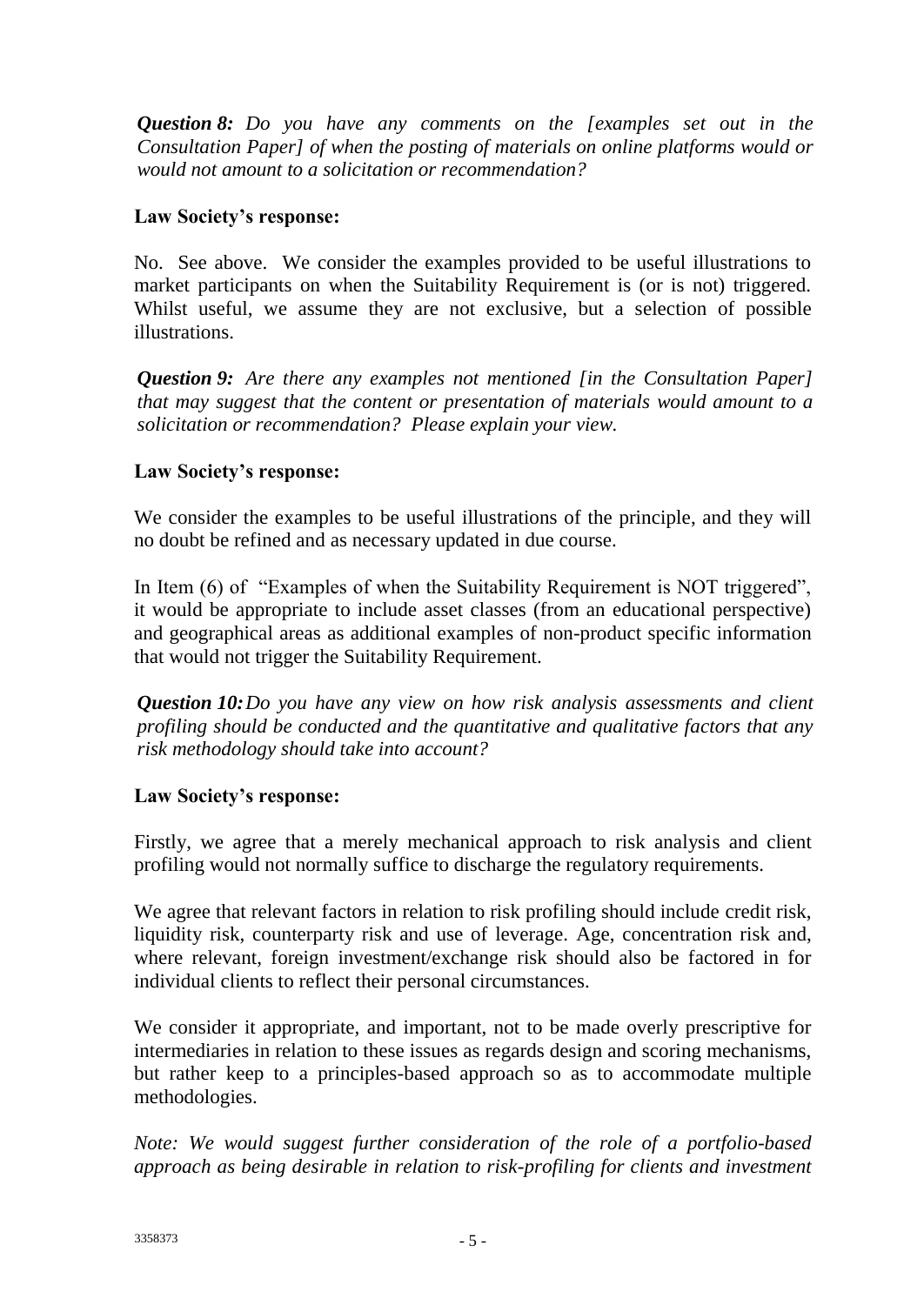*products, not only in a discretionary account or private banking context, but also more widely, so as to permit a reasonable degree of flexibility for intermediaries in client account management. This would allow, subject to the intermediary in question collating and appropriately processing sufficient details in relation to the client's overall portfolio, to include higher and lower risk products, as appropriate, within the portfolio where they do not materially alter the overall risk profile, but potentially provide portfolio management advantages for the client (where that may reasonably contribute to satisfying the client's investment objectives and is consistent with the client's overall personal circumstances). Any such variations in the individual constituents of the portfolio would need to be carefully scrutinized and justified before being introduced to the client in the context of the wider knowyour-client requirements.*

*Question 11:Do you have any comments on the definition of a complex product, and the considerations that should be taken into account in determining whether a product is complex?*

## **Law Society's response:**

We have reproduced below the definition of complex products, for ease of reference, marked with our suggested amendments.

## *Definition of a complex product*

- 6.1 A complex product is an investment product whose terms and conditions, features and risks are not reasonably likely to be understood by a retail investor because of its complex structure [*deleted text*].
	- Note: Set out below are factors to determine whether an investment product is complex or not:
	- (i) whether the investment product is a derivative product;
	- (ii) whether a secondary market is available for the investment product at publicly available prices;
	- (iii) whether there is adequate and transparent information on the investment product available to retail investors;
	- (iv) whether there is a risk of losing more than the amount invested;
	- (v) whether any features or terms of the investment product could fundamentally alter the nature or risk of the investment or pay-out profile or include multiple variables or complicated formulas to determine the return; and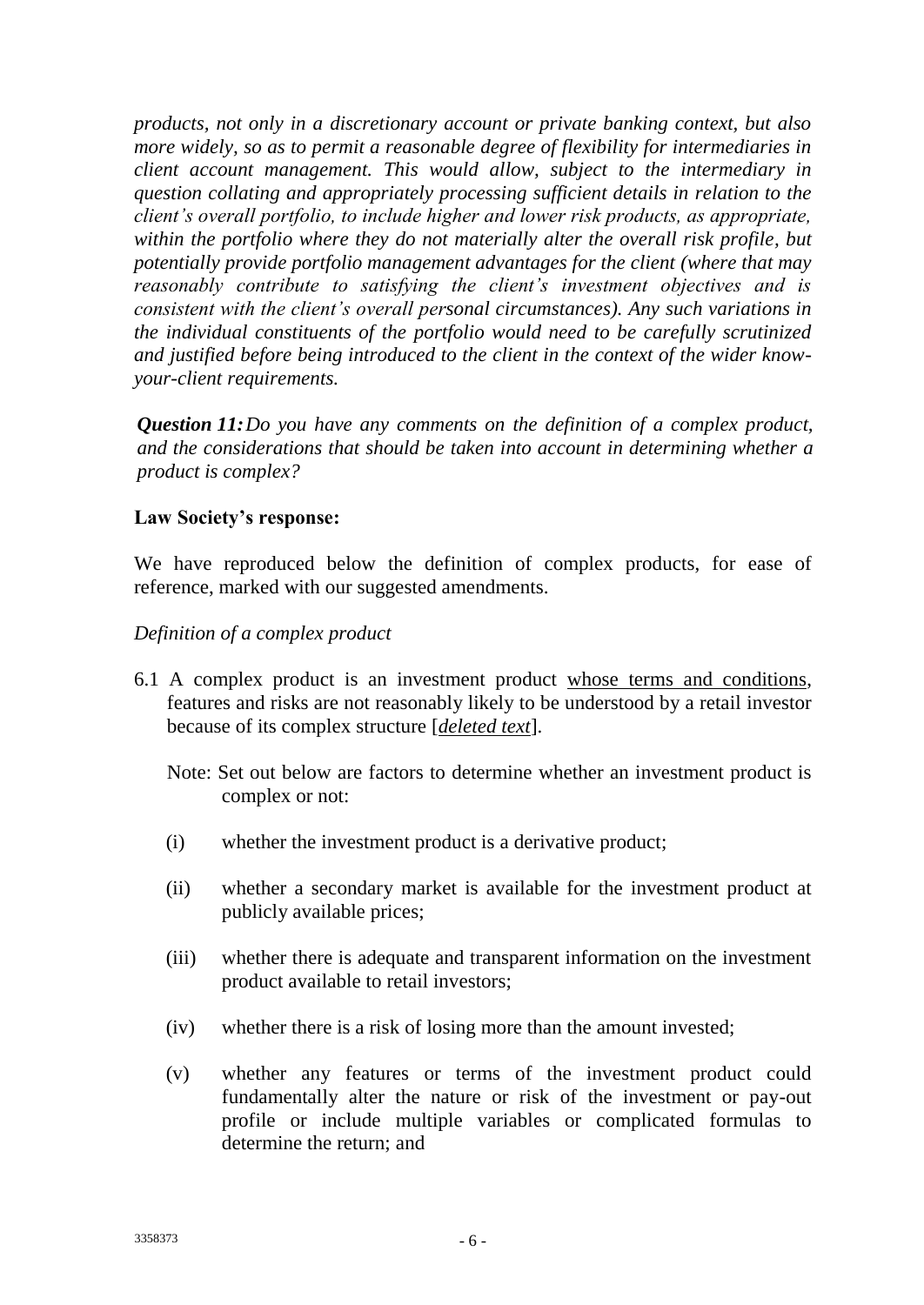- Note: This would include, for example, investments that incorporate a right for the investment product issuer to convert the instrument into a different investment.
- (vi) whether any features or terms and conditions of the investment product might render the investment illiquid and/or difficult to value.
- 6.2 A Platform Operator should refer to the examples of investment products that the SFC considers are not complex, and examples of complex products, which are published on the SFC website.

We submit that the main provision needs to be amended as follows:

A complex product is an investment product whose terms and conditions, features and risks are individually or collectively not reasonably likely to be adequately understood by a retail investor because of its complex structure.

### *Commentary*:

Our suggested amendments to paragraph 6.1 and sub-paragraph (vi) of the Proposed Guidance are merely designed to highlight the test for complexity while continuing - in sub-paragraph (vi) - to reflect the importance of valuation in the context of an investment product's complexity. The deletion from paragraph 6.1 of the reference to valuation removes the potential for confusion that an investment product, to be classed as a "complex product", would need to satisfy the test and be difficult to value.

We regard sub-paragraph  $6.1(v)$  and  $(vi)$  to be the core factors determining whether an investment product is a "complex product". The remaining elements are arguably merely examples of where those sub-paragraphs would be triggered (in the case of (iii) the lack of adequate information does not of itself make the underlying investment product "complex"), although we appreciate that the articulation of those points in the guidance is helpful as a general matter.

The reference to overall and individual features, etc. in the definition is designed to cater for investment products which either as a whole should properly be viewed as complex by their very nature (CBBCs being a helpful example) or individually should be viewed as complex as a result of the inclusion of a particular feature that renders an otherwise non-complex product reasonably difficult to be understood by a retail investor (in some respects, the latter is the more potentially troublesome for investor protection purposes).

In relation to paragraph 6.2 of the Proposed Guidance, we note that a *Platform Operator should refer to the examples of investment products that the SFC considers are not complex, and examples of complex products, which are published on the SFC website.* It is important that these examples are as clearly set out as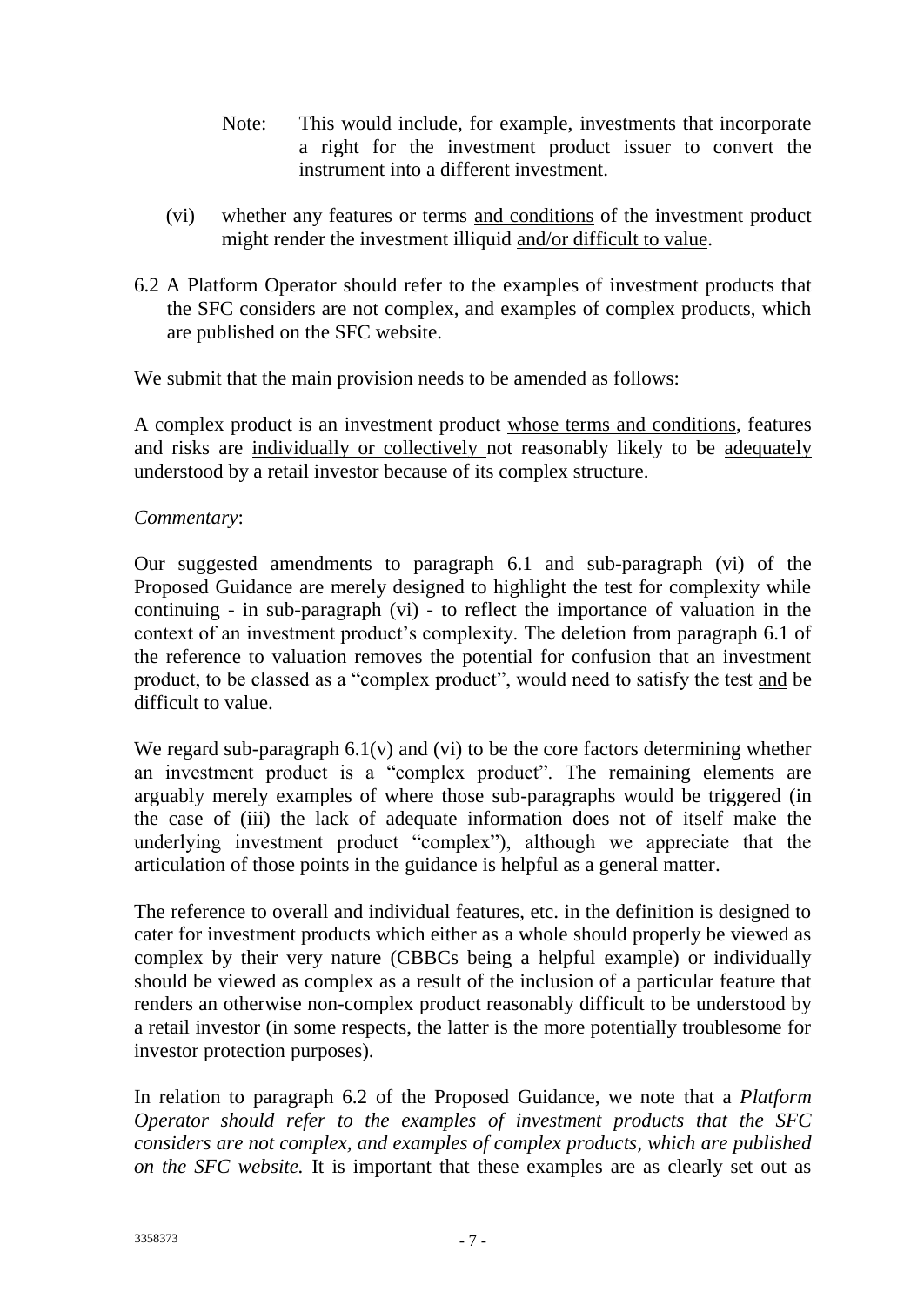possible to avoid any doubt in the market. We consider that the list of "complex" investment products is helpful. Our comments on "non-complex products" are set out below in our response to Question 12.

*Question 12:Do you have any comments on the list of investment products that are considered to be "non-complex"?*

# **Law Society's response:**

We agree with the products referred to in (i), (iii) and (iv) in Appendix 3.

In relation to  $(2)$  – non-complex bonds – our comment is that it will be important to monitor the efficacy of that definition as a practical matter to ensure that the boundary of complex and non-complex bonds is sufficiently clearly marked. We recognize that for the most part it will be relatively straightforward to determine whether a bond falls into the "complex" category, but there may be instances where the line is less clear, potentially creating the need for additional guidance.

Note: We consider that the relevant reference should be to complex bonds, notes and equivalent instruments to ensure as far as possible that the substance of this type of investment product is clearly covered rather than the strict legal form.

*Question 13:Do you have any comments on the list of examples of investment products that are considered to be "complex"? Please explain your view.*

## **Law Society's response:**

Please see above.

*Question 14:In the online environment, do you think that risks arising from the sale of complex products should be addressed by requiring Platform Operators to ensure transactions in complex products are suitable for clients? Please explain your view.*

## **Law Society's response:**

Paragraph 117 of the Consultation Paper, and the Proposed Guidance, do indeed propose "a new basis for triggering the Suitability Requirement", keyed to the *complexity* of the investment product rather than whether there has been or is any *solicitation or recommendation* by an intermediary in respect of the transaction.

We recognize the investor protection driver behind this proposal, and its origins in previous IOSCO pronouncements on this area.

Imposition of the Suitability Requirement to complex products on an unsolicited basis would of course effectively amount to ensuring that intermediaries subject to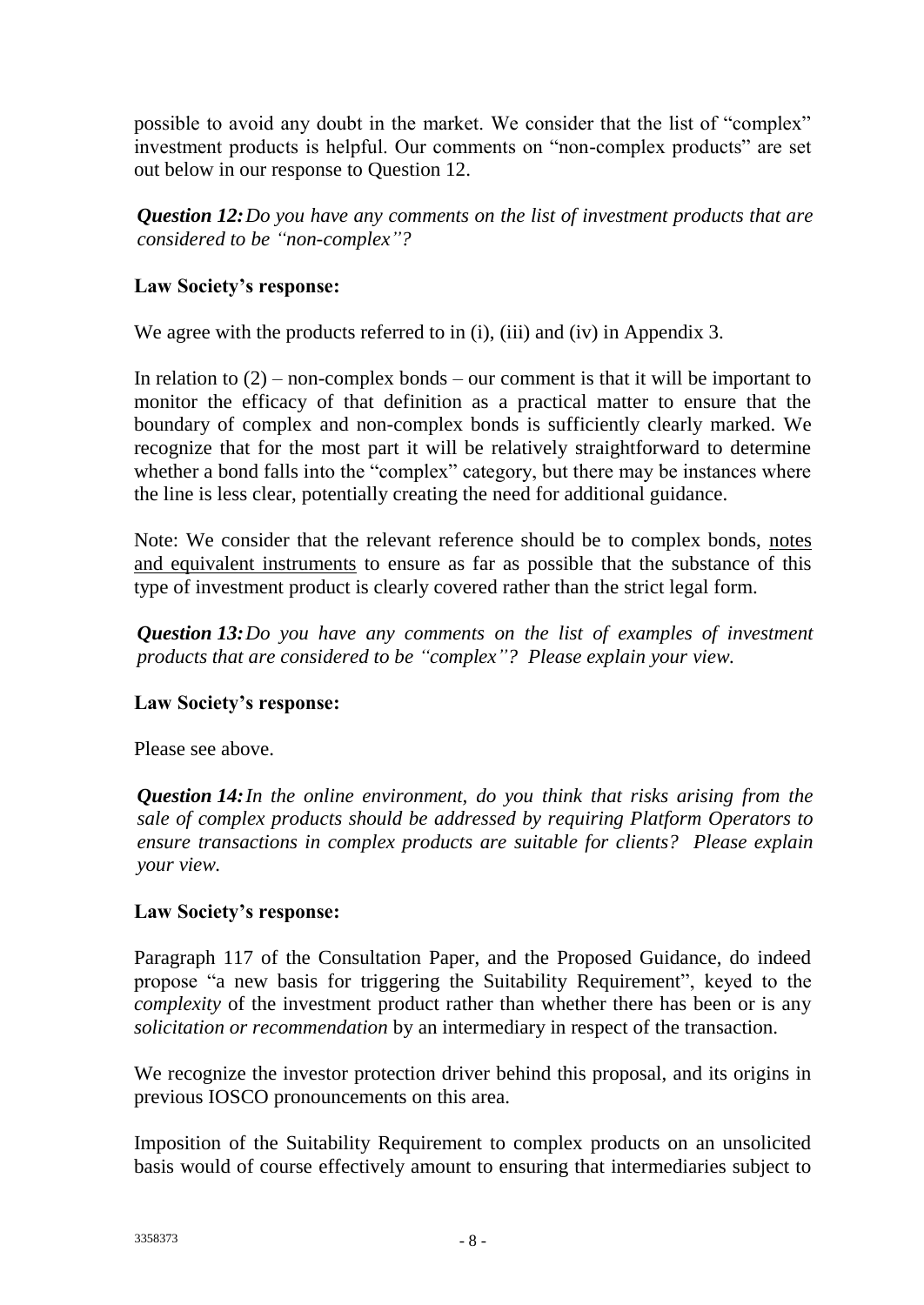that requirement safeguard the investor when he is trying to source an investment product even though the intermediary would have taken no part in the decisionmaking process leading to the purchase.

Given the contractual obligation placed on an intermediary under its client agreement, insofar as the Suitability Requirement applies, we consider that such a change would fundamentally affect the "execution-only" market in relation to complex products. It would create potential liability, or at least potentially lead to claims from investors, stemming from the investor's own decision simply to source a selected product from a chosen intermediary, without any interaction with that intermediary other than – for example – to view some balanced and factual material in respect of the product on the intermediary's web-site.

While we appreciate the intention to ensure that Hong Kong consistently meets international standards in relation to the regulation of its markets, and recognize the investor protection advantages, we strongly consider that the imposition of a contractual obligation in this regard goes too far.

*We submit that, insofar as the SFC ultimately decides to adopt this approach, the Suitability Obligation would be carved out of client agreements in the context of complex products.* 

*Question 15:As the SFC's concern arises from the sale of complex products, do you agree that the same requirement to ensure suitability should also apply to offline sales of complex products? Please explain your view.*

## **Law Society's response:**

Given our above-mentioned support for continuing technology-neutral regulation, provisionally we would support such an extension, subject to specific further consultation on the issue given the potential ramifications for the execution-only part of the market.

Given that online activities are in starker relief than offline, there would need to be potential modifications made to the offline requirements which, while not inconsistent with the overall mapping over of that requirement, would take into account the practical differences between online and offline.

*Question 16:Are there any other additional or alternative protective measures that should be introduced for the sale of complex products online?*

## **Law Society's response:**

We consider that, if adopted in the proposed form, the introduction of the Suitability Requirement in respect of online transactions and activities concerning complex products would be a major change to the Hong Kong market and no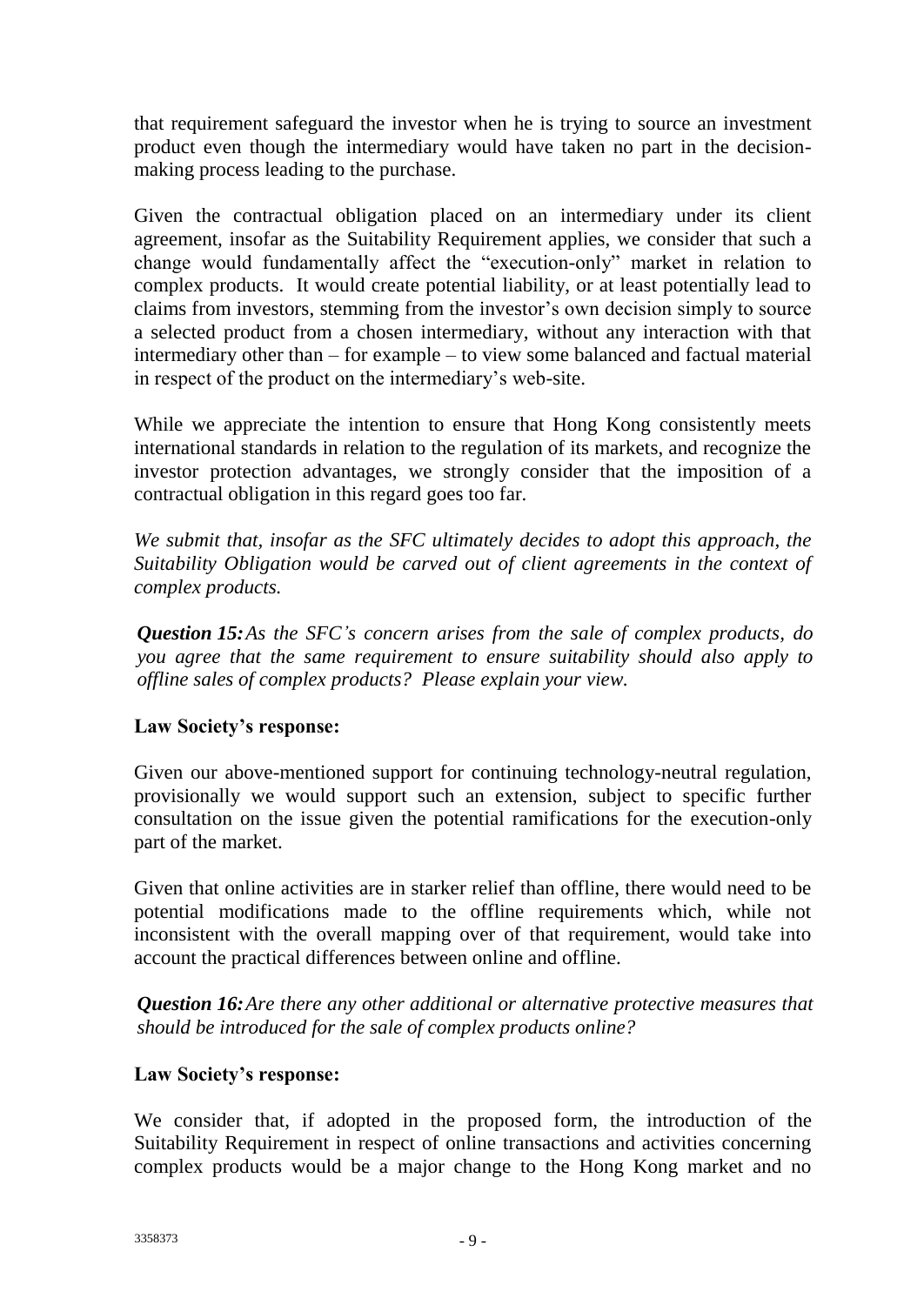further protections would be required in that regard given the lack of solicitation and recommendations.

*Question 17:Are there any types of investment products (e.g. accumulators) that should not be made available on online platforms even where the Platform Operator is required to ensure suitability?*

# **Law Society's response:**

We do not consider that product bans are an appropriate regulatory tool. The overall regulatory requirements in respect of investment product sales, including any extension of the Suitability Requirement, structured product regulation and the overarching need for intermediaries to ensure appropriate risk management (including legal, regulatory and reputational risk) should suffice to regulate online platform sales appropriately. We would expect intermediaries to adopt an appropriate assessment of this type of product, in the light of the overall regulatory regime, before permitting online sales. In the light of the SFC's stated intention to adopt a more pro-active stance to head off potential market issues, the likely increased scrutiny in relation to what have become seen as high complexity and high risk products should also act as a practical check and balance.

*Question 18:Do you think the items of minimum information set out in Appendix 4 [of the Consultation Paper] are sufficient and appropriate? Please explain your view.*

## **Law Society's response:**

Paragraphs 2 and 4 (key terms/features and risks) of Appendix 4 give rise to the main practical issues. We would observe that there will need to be a granular approach to the minimum information required in order to head off as far as possible any doubt or confusion in the market as to what is required. Prescribed templates prepared by the SFC in separate consultation with market participants would be a useful approach in that regard.

There would need to be a proportionate approach, taking into account for example key facts documentation requirements in relation to structured products.

It can be seen from the above that the proposed approach to unsolicited sales of complex products would create a significant and detailed raft of new prescriptive regulation in this area of the investment products market, which needs to be carefully assessed in the cost-benefit context.

*Question 19:Do you have any comments on the proposed warning statements set out in Appendix 4 [of the Consultation Paper] that should be made on an online platform?*